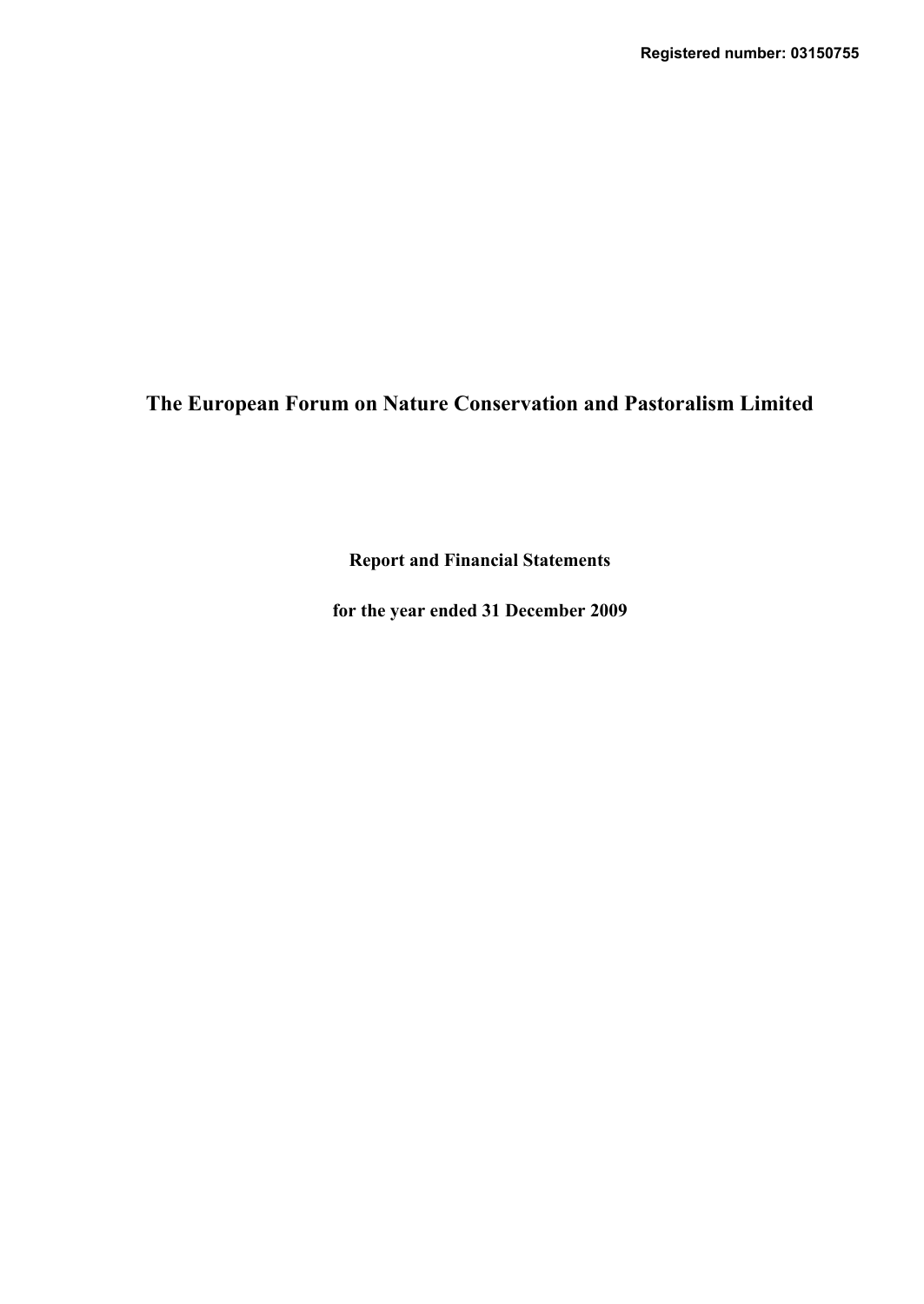## **Company Information**

| <b>Directors</b>         | Dr D I McCracken                            |
|--------------------------|---------------------------------------------|
|                          | Dr E M Bignal                               |
|                          | Dr R Luick<br>D G L Jones                   |
|                          | B Dunford (appointed 10 February 2009)      |
|                          | Dr C Hindmarch (appointed 10 February 2009) |
| <b>Company secretary</b> | Dr D I McCracken                            |
|                          |                                             |
| <b>Company number</b>    | 03150755                                    |
|                          |                                             |
| <b>Registered office</b> | 76 High Street                              |
|                          | Kenilworth<br>Warwickshire                  |
|                          | United Kingdom                              |
|                          | CV8 1LZ                                     |
| <b>Accountants</b>       | Ernst & Young LLP                           |
|                          | <b>Barony House</b>                         |
|                          | Stoneyfield Business Park                   |
|                          | Stoneyfield<br><b>Inverness</b>             |
|                          | Scotland                                    |
|                          | <b>IV2 7PA</b>                              |
|                          |                                             |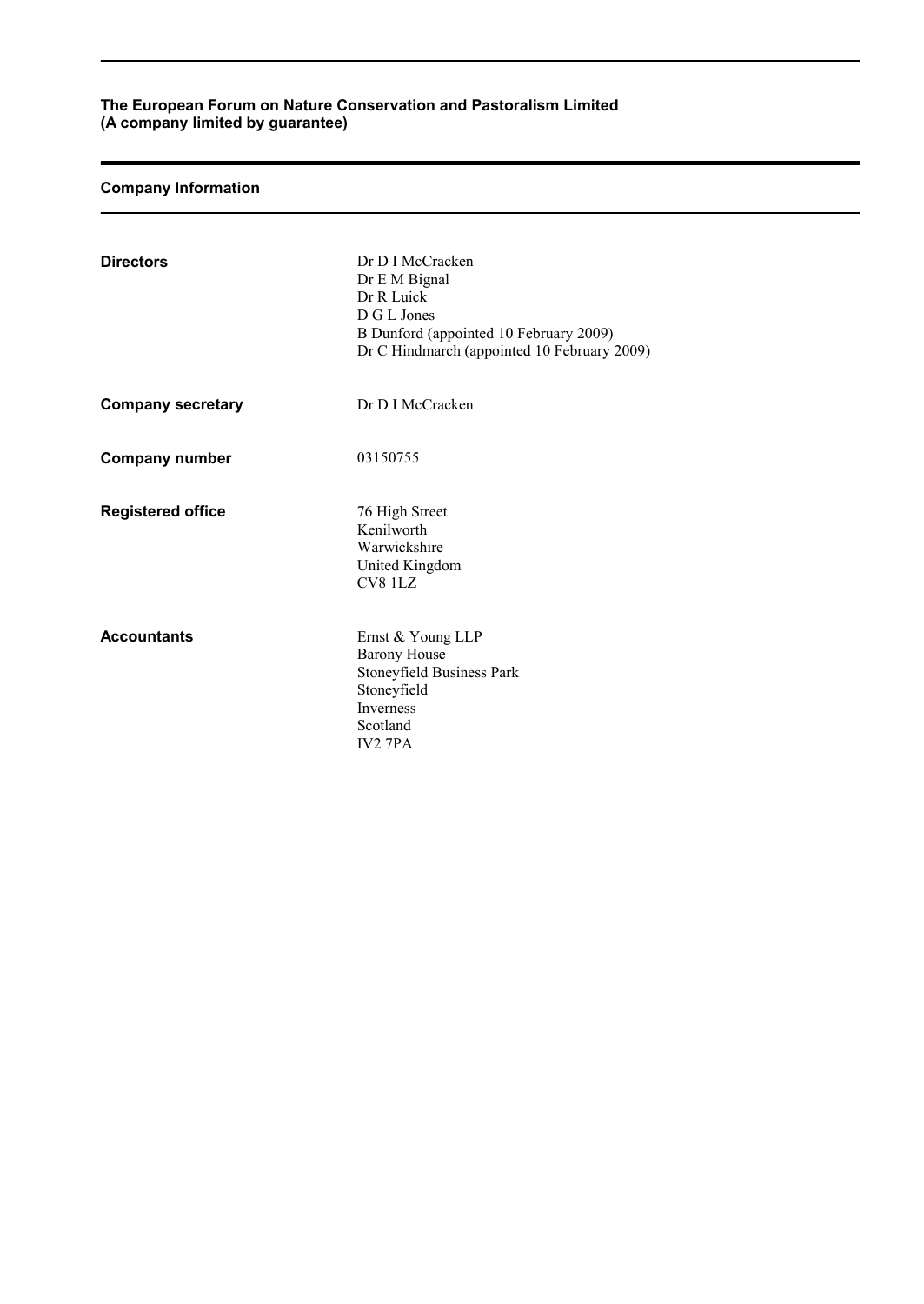#### **Contents**

|                                                                             | Page           |
|-----------------------------------------------------------------------------|----------------|
| Directors' report                                                           | 1              |
| <b>Accountants' report</b>                                                  | $\overline{2}$ |
| <b>Profit and loss account</b>                                              | 3              |
| <b>Balance sheet</b>                                                        | $\overline{4}$ |
| Notes to the financial statements                                           | $5 - 6$        |
| The following pages do not form part of the statutory financial statements: |                |
| Detailed profit and loss account and summaries                              | $7 - 8$        |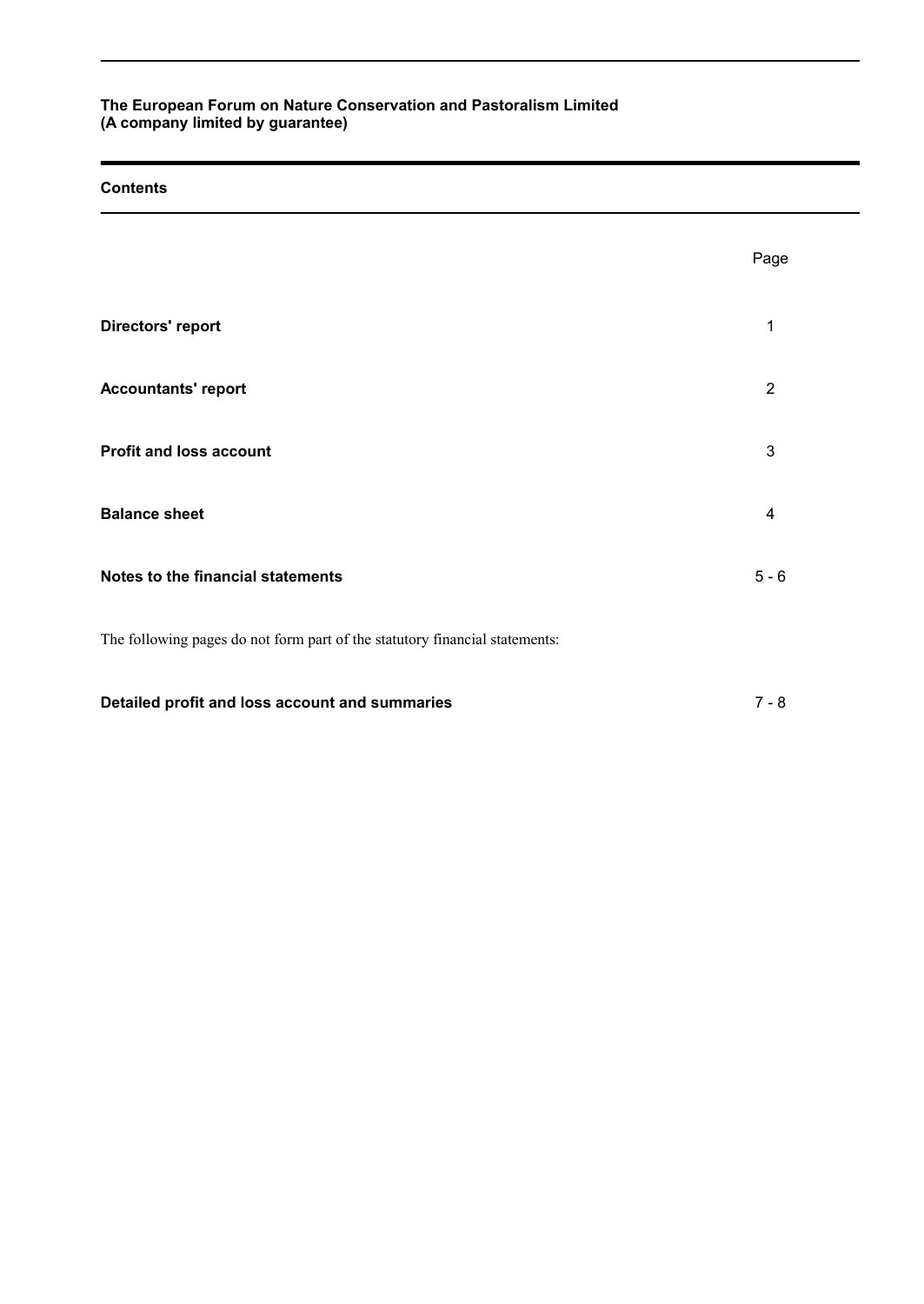#### **Directors' report for the year ended 31 December 2009**

The directors present their report and the financial statements for the year ended 31 December 2009.

#### **Principal activities**

The principle activity of the company in the year under review was that of a non-profit making organisation with its main aim being to increase the understanding of the high nature conservation and culture value of certain farming systems.

#### **Directors**

The directors who served during the year were:

Dr D I McCracken Dr E M Bignal Dr R Luick D G L Jones B Dunford (appointed 10 February 2009) Dr C Hindmarch (appointed 10 February 2009)

In preparing this report, the directors have taken advantage of the small companies exemptions provided by section 415A of the Companies Act 2006.

This report was approved by the board on and signed on and signed on its behalf.

**Dr D I McCracken** Secretary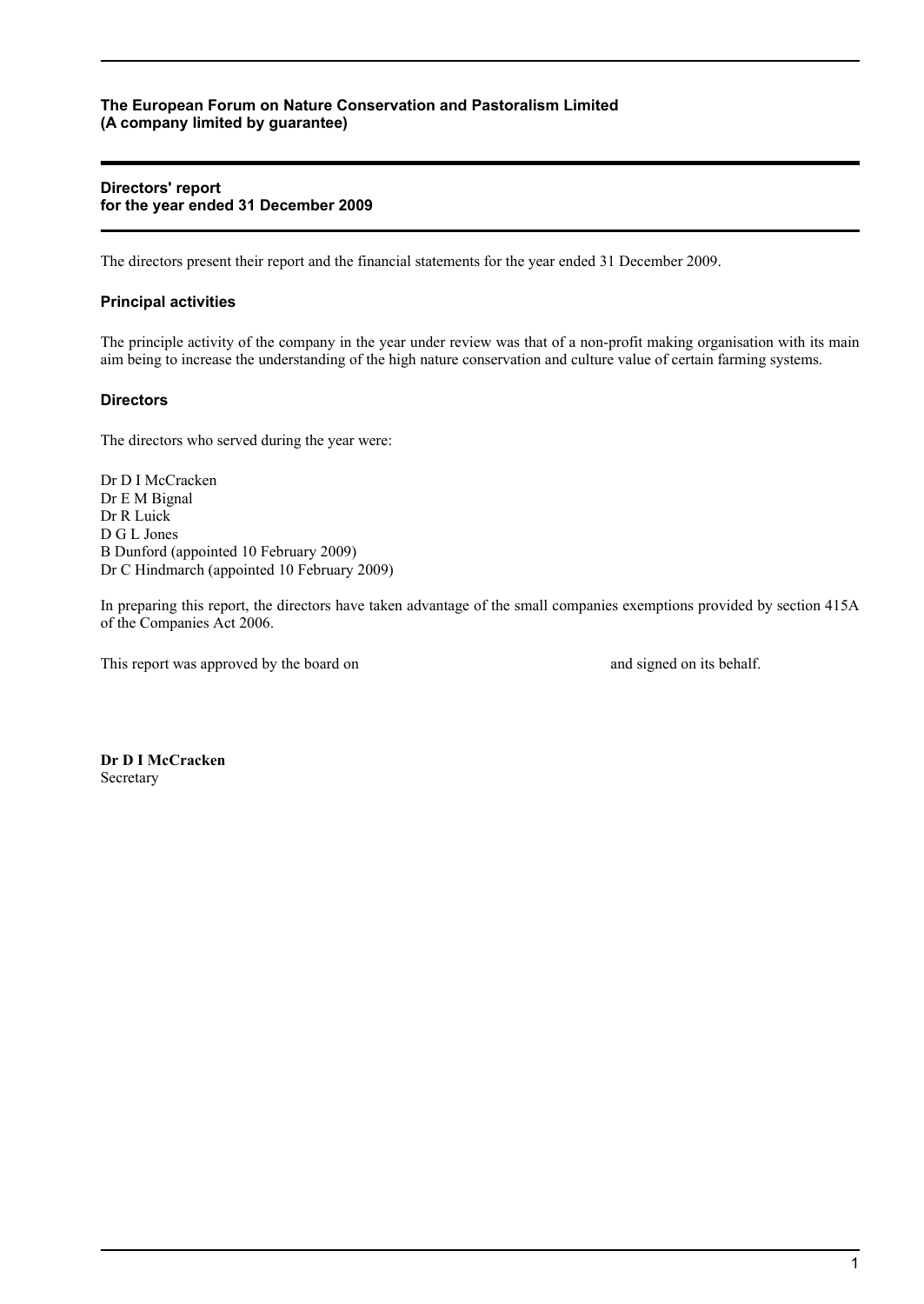#### **Accountants' report to the board of directors on the unaudited financial statements of The European Forum on Nature Conservation and Pastoralism Limited**

In accordance with our engagement letter, and in order to assist you to fulfil your duties under the Companies Act 2006, we have compiled the financial statements of the company which comprise the Profit and loss account, the Balance sheet and the related notes from the accounting records and information and explanations you have given to us.

This report is made to the company's Board of Directors, as a body, in accordance with the terms of our engagement. Our work has been undertaken so that we might compile the financial statements that we have been engaged to compile, report to the company's Board of Directors that we have done so, and state those matters that we have agreed to state to them in this report and for no other purpose. To the fullest extent permitted by law, we do not accept or assume responsibility to anyone other than the company and the company's Board of Directors, as a body, for our work or for this report.

We have carried out this engagement in accordance with technical guidance issued by the Institute of Chartered Accountants in England and Wales and have complied with the ethical guidance laid down by the Institute relating to members undertaking the compilation of financial statements.

You have acknowledged on the Balance sheet as at 31 December 2009 your duty to ensure that the company has kept adequate accounting records and to prepare financial statements that give a true and fair view under the Companies Act 2006. You consider that the company is exempt from the statutory requirement for an audit for the year.

We have not been instructed to carry out an audit of the financial statements. For this reason, we have not verified the accuracy or completeness of the accounting records or information and explanations you have given to us and we do not, therefore, express any opinion on the financial statements.

**Ernst & Young LLP** Inverness

Date: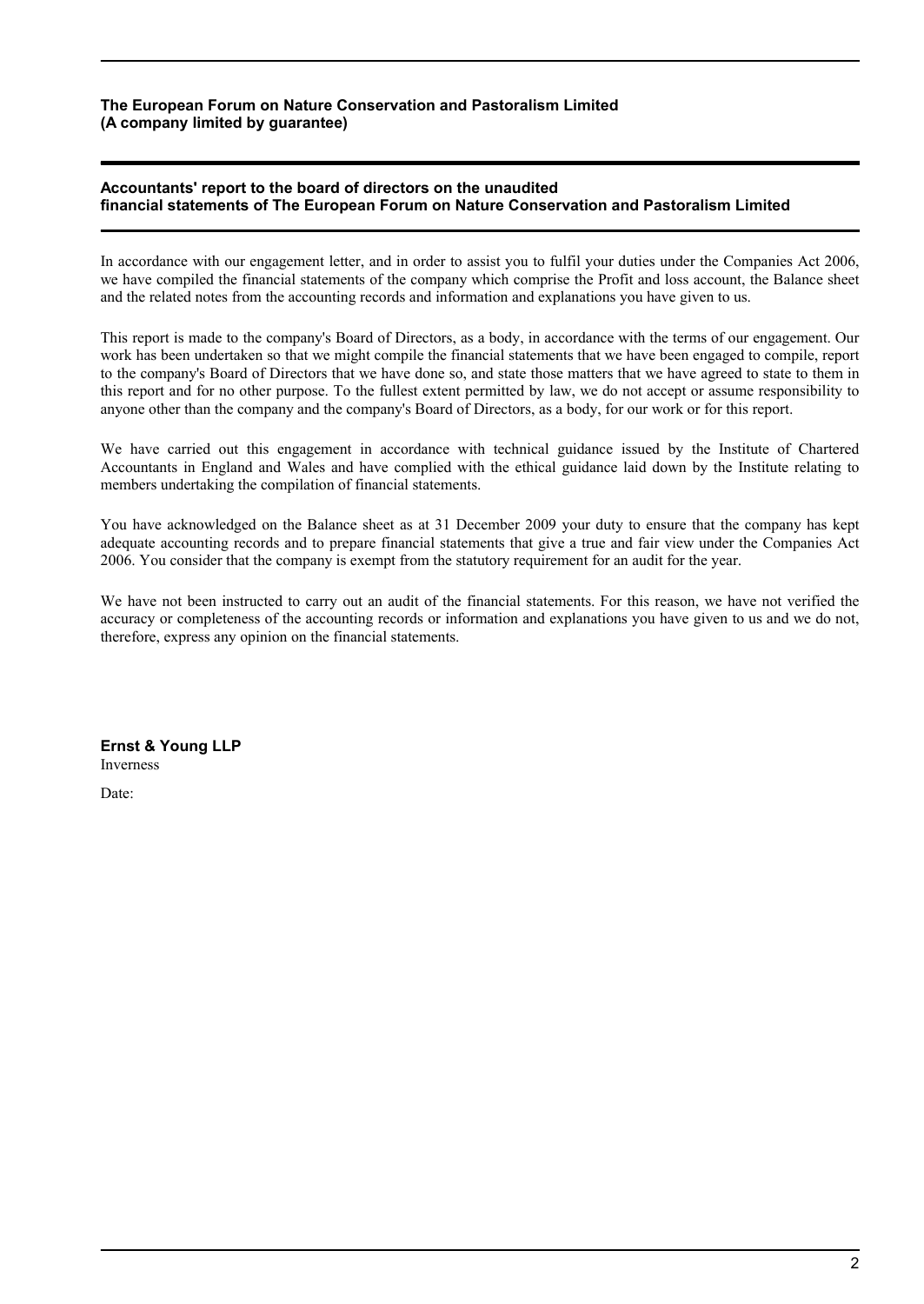#### **Profit and loss account for the year ended 31 December 2009**

|                                                      | <b>Note</b>    | 2009<br>£ | 2008<br>£  |
|------------------------------------------------------|----------------|-----------|------------|
|                                                      |                |           |            |
| Turnover                                             | 1              | 52        | 50,217     |
| Administrative expenses                              |                | (58, 444) | (161, 380) |
| Other operating income                               | $\overline{c}$ | 41,009    | 129,287    |
| <b>Operating (loss)/profit</b>                       | 3              | (17, 383) | 18,124     |
| Interest receivable                                  |                |           | 356        |
| (Loss)/profit on ordinary activities before taxation |                | (17, 383) | 18,480     |
| Tax on (loss)/profit on ordinary activities          |                |           |            |
| (Loss)/profit for the financial year                 | 7              | (17, 383) | 18,480     |
|                                                      |                |           |            |

The notes on pages 5 to 6 form part of these financial statements.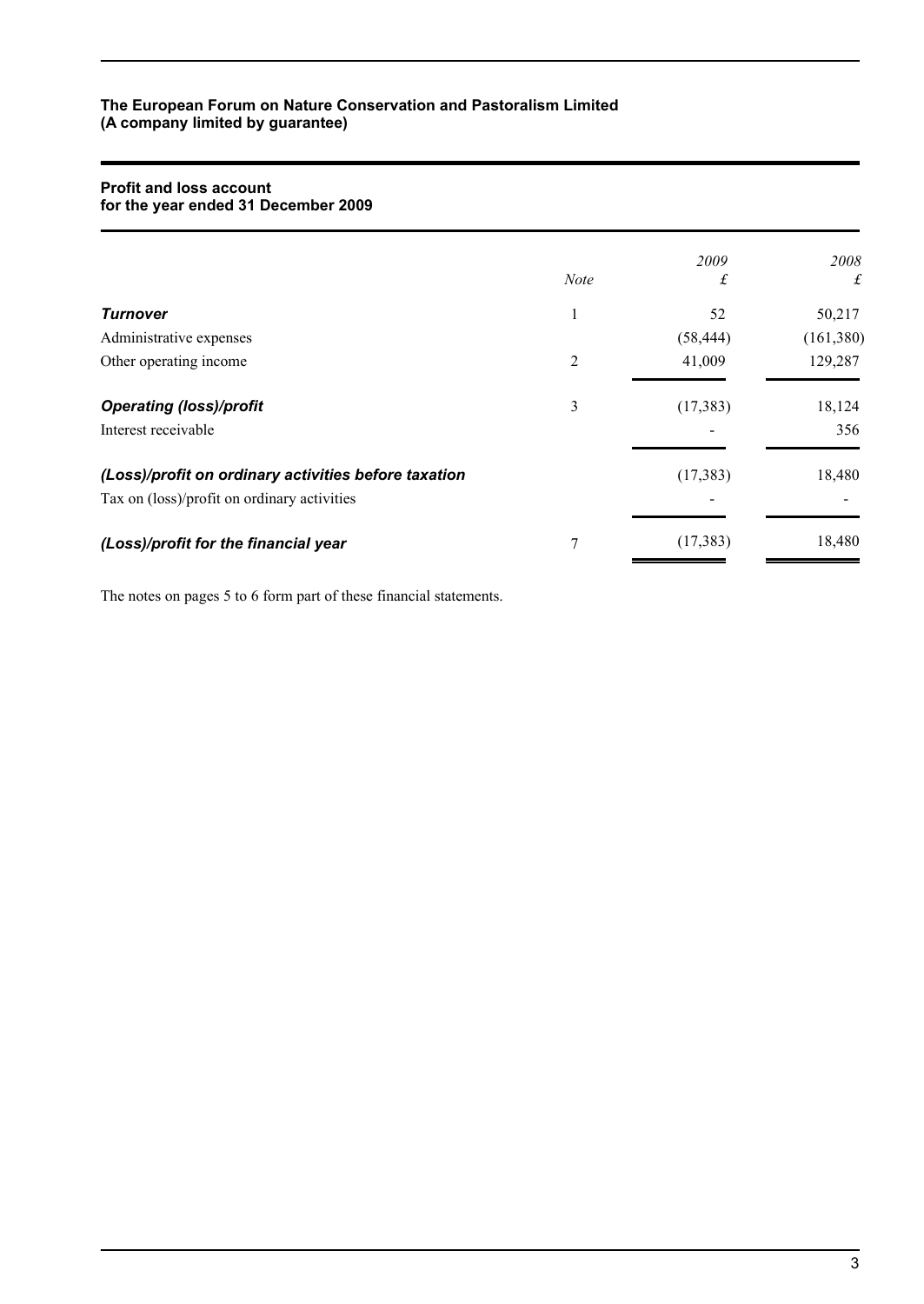#### **The European Forum on Nature Conservation and Pastoralism Limited**

#### **(A company limited by guarantee) Registered number: 03150755**

## **Balance sheet**

**as at 31 December 2009**

|                                                   | <b>Note</b> | $\pounds$ | 2009<br>£ | $\pounds$  | 2008<br>$\pounds$ |
|---------------------------------------------------|-------------|-----------|-----------|------------|-------------------|
| <b>Current assets</b>                             |             |           |           |            |                   |
| Debtors                                           | 4           | 10,913    |           | 70,731     |                   |
| Cash at bank                                      |             | 13,295    |           | 70,366     |                   |
|                                                   |             | 24,208    |           | 141,097    |                   |
| Creditors: amounts falling due within one<br>year | 5           | (30,379)  |           | (129, 885) |                   |
| <b>Net current (liabilities)/assets</b>           |             |           | (6,171)   |            | 11,212            |
| <b>Total assets less current liabilities</b>      |             |           | (6,171)   |            | 11,212            |
| <b>Capital and reserves</b>                       |             |           |           |            |                   |
| Profit and loss account                           | 7           |           | (6,171)   |            | 11,212            |
|                                                   |             |           | (6,171)   |            | 11,212            |

The directors consider that the company is entitled to exemption from the requirement to have an audit under the provisions of section 477 of the Companies Act 2006 ("the Act") and members have not required the company to obtain an audit for the year in question in accordance with section 476 of the Act. The directors acknowledge their responsibilities for ensuring that the company keeps accounting records which comply with section 386 of the Act and for preparing financial statements which give a true and fair view of the state of affairs of the company as at 31 December 2009 and of its loss for the year then ended in accordance with the requirements of sections 394 and 395 of the Act and which otherwise comply with the requirements of the Companies Act 2006 relating to the financial statements so far as applicable to the company.

The financial statements have been prepared in accordance with the special provisions relating to companies subject to the small companies regime within Part 15 of the Companies Act 2006 and in accordance with the Financial Reporting Standard for Smaller Entities (effective April 2008).

The financial statements were approved and authorised for issue by the board and were signed on its behalf on

#### Director

The notes on pages 5 to 6 form part of these financial statements.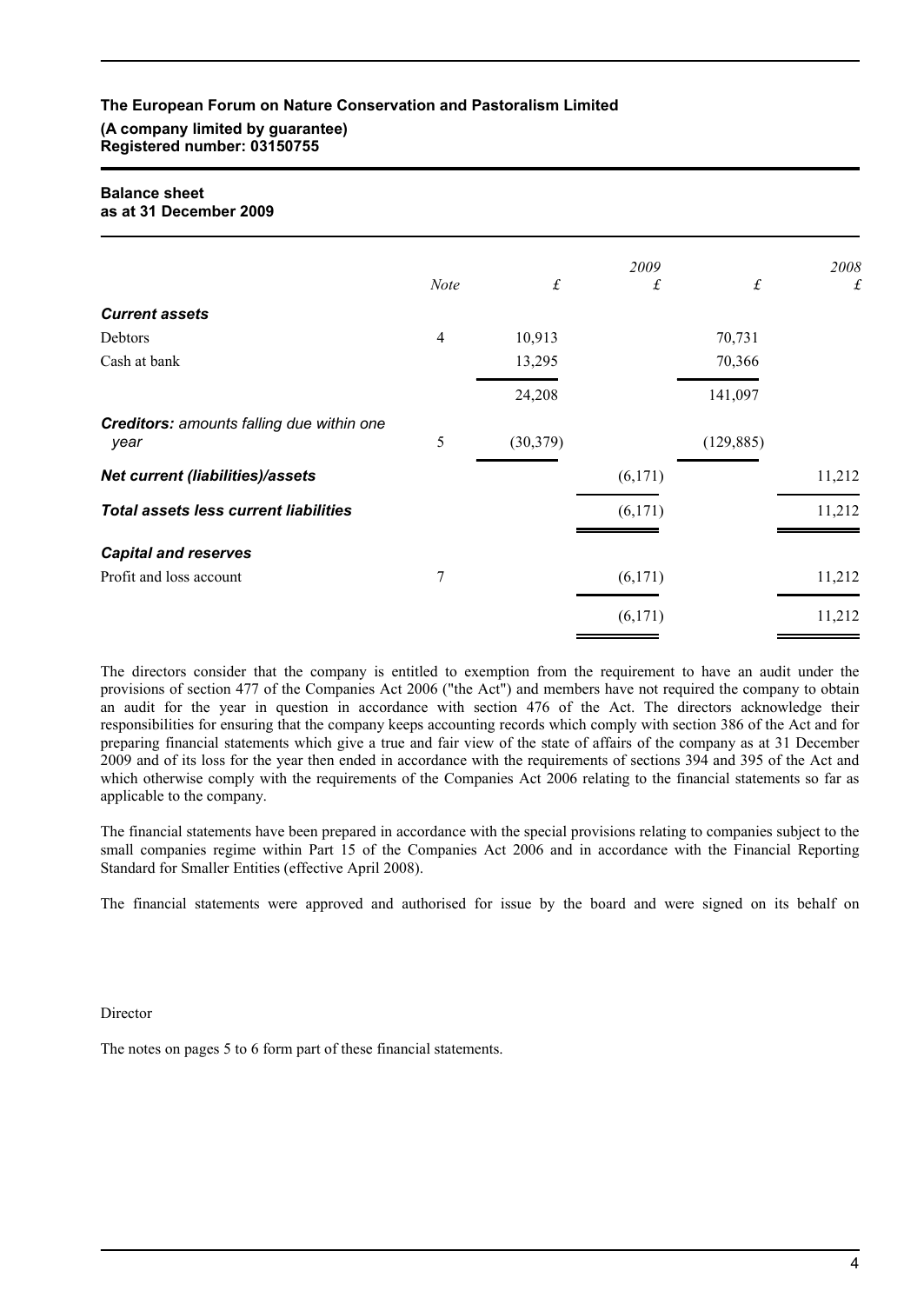#### **Notes to the financial statements for the year ended 31 December 2009**

#### **1. Accounting policies**

#### *1.1 Basis of preparation of financial statements*

The financial statements have been prepared under the historical cost convention and in accordance with the Financial Reporting Standard for Smaller Entities (effective April 2008).

#### *1.2 Fundamental accounting concept*

The company incurred a loss of £17,383 in the year and at 31 December 2009 had net liabilities of £6,171. The directors have reviewed budgets for a period of at least 12 months from the date of signing these financial statements and have concluded that sufficient cash flow should be available to enable the company to continue to trade and meet its liabilities as they fall due.

The directors believe that it is therefore appropriate to prepare the financial statements on the going concern basis.

#### *1.3 Turnover*

Turnover comprises revenue recognised by the company in respect of goods and services supplied, inclusive of Value Added Tax and trade discounts.

#### *1.4 Foreign currencies*

Monetary assets and liabilities denominated in foreign currencies are translated into sterling at rates of exchange ruling at the balance sheet date.

Transactions in foreign currencies are translated into sterling at the rate ruling on the date of the transaction.

Exchange gains and losses are recognised in the Profit and loss account.

#### *1.5 Government grants*

Government grants relating to tangible fixed assets are treated as deferred income and released to the Profit and loss account over the expected useful lives of the assets concerned. Other grants are credited to the Profit and loss account as the related expenditure is incurred.

#### **2. Other operating income**

|                        | 2009     | 2008       |
|------------------------|----------|------------|
|                        | $\sigma$ | $\sqrt{2}$ |
| Other operating income | 41.009   | 129,287    |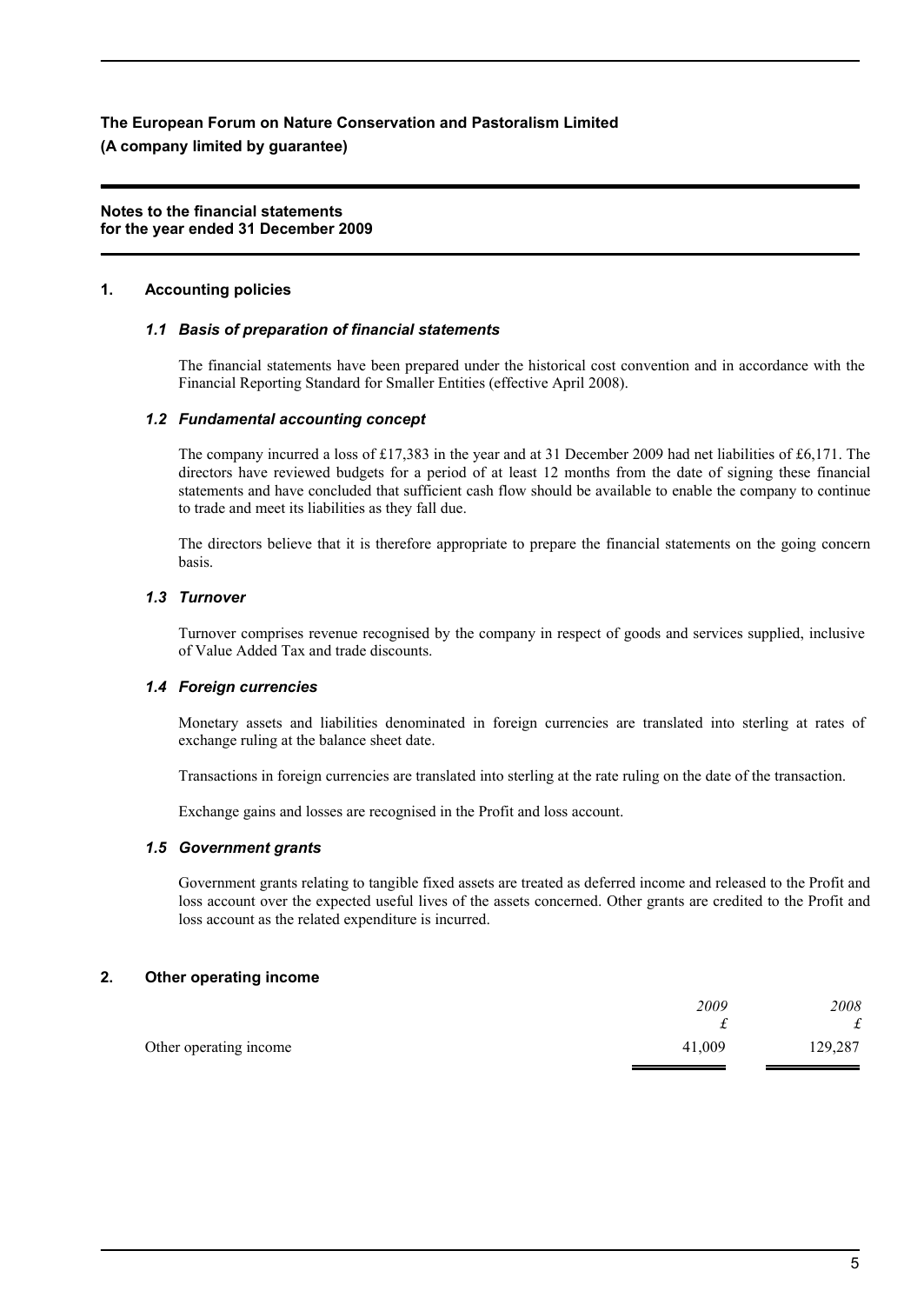#### **Notes to the financial statements for the year ended 31 December 2009**

#### **3. Operating (loss)/profit**

**4. Debtors**

**5. Creditors:**

The operating (loss)/profit is stated after charging/(crediting):

|                                                                     | 2009<br>£         | 2008<br>£         |
|---------------------------------------------------------------------|-------------------|-------------------|
| Difference on foreign exchange                                      | 6,675             | (14, 474)         |
| During the year, no director received any emoluments (2008 - £NIL). |                   |                   |
| <b>Debtors</b>                                                      |                   |                   |
|                                                                     | 2009<br>£         | 2008<br>$\pounds$ |
| Trade debtors                                                       | 10,913            | 70,731            |
| <b>Creditors:</b><br>Amounts falling due within one year            |                   |                   |
|                                                                     | 2009<br>$\pounds$ | 2008<br>$\pounds$ |
| Trade creditors<br>Other creditors                                  | 28,323<br>2,056   | 123,968<br>5,917  |
|                                                                     | 30,379            | 129,885           |

### **6. Company status**

The company is a private company limited by guarantee and consequently does not have share capital. Each of the members is liable to contribute an amount not exceeding £1. towards the assets of the company in the event of liquidation.

#### **7. Reserves**

|                                        | Profit and loss<br>account<br>£ |
|----------------------------------------|---------------------------------|
| At 1 January 2009<br>Loss for the year | 11,212<br>(17, 383)             |
| At 31 December 2009                    | (6,171)                         |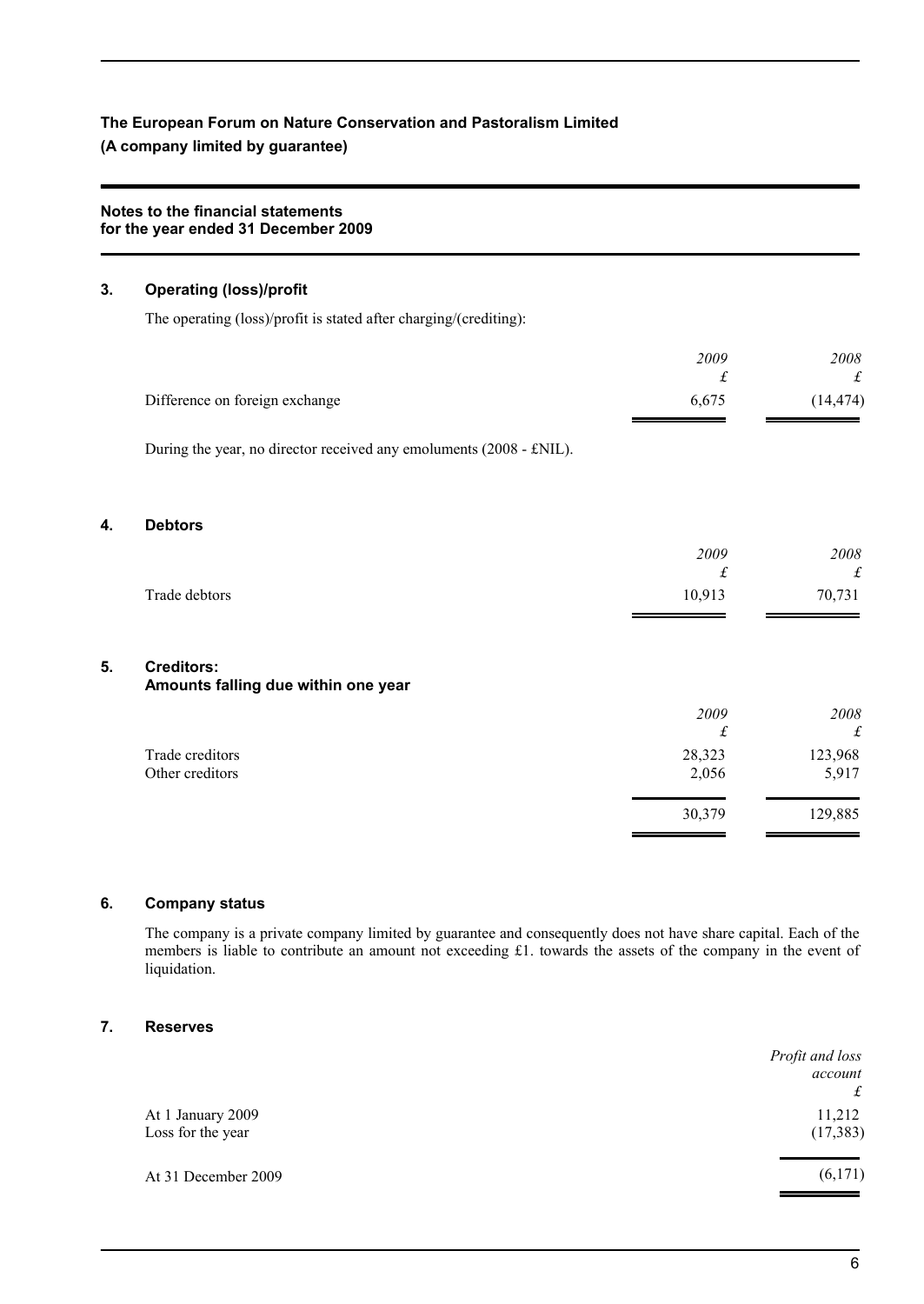#### **Detailed trading and profit and loss account for the year ended 31 December 2009**

|                                |      | 2009      | 2008       |
|--------------------------------|------|-----------|------------|
|                                | Page | £         | $\pounds$  |
| <b>Turnover</b>                | 8    | 52        | 50,217     |
| Other operating income         | 8    | 41,009    | 129,287    |
|                                |      | 41,061    | 179,504    |
| Less: Overheads                |      |           |            |
| Administration expenses        | 8    | (58, 444) | (161, 380) |
| <b>Operating (loss)/profit</b> |      | (17, 383) | 18,124     |
| Interest receivable            | 8    |           | 356        |
| (Loss)/profit for the year     |      | (17, 383) | 18,480     |